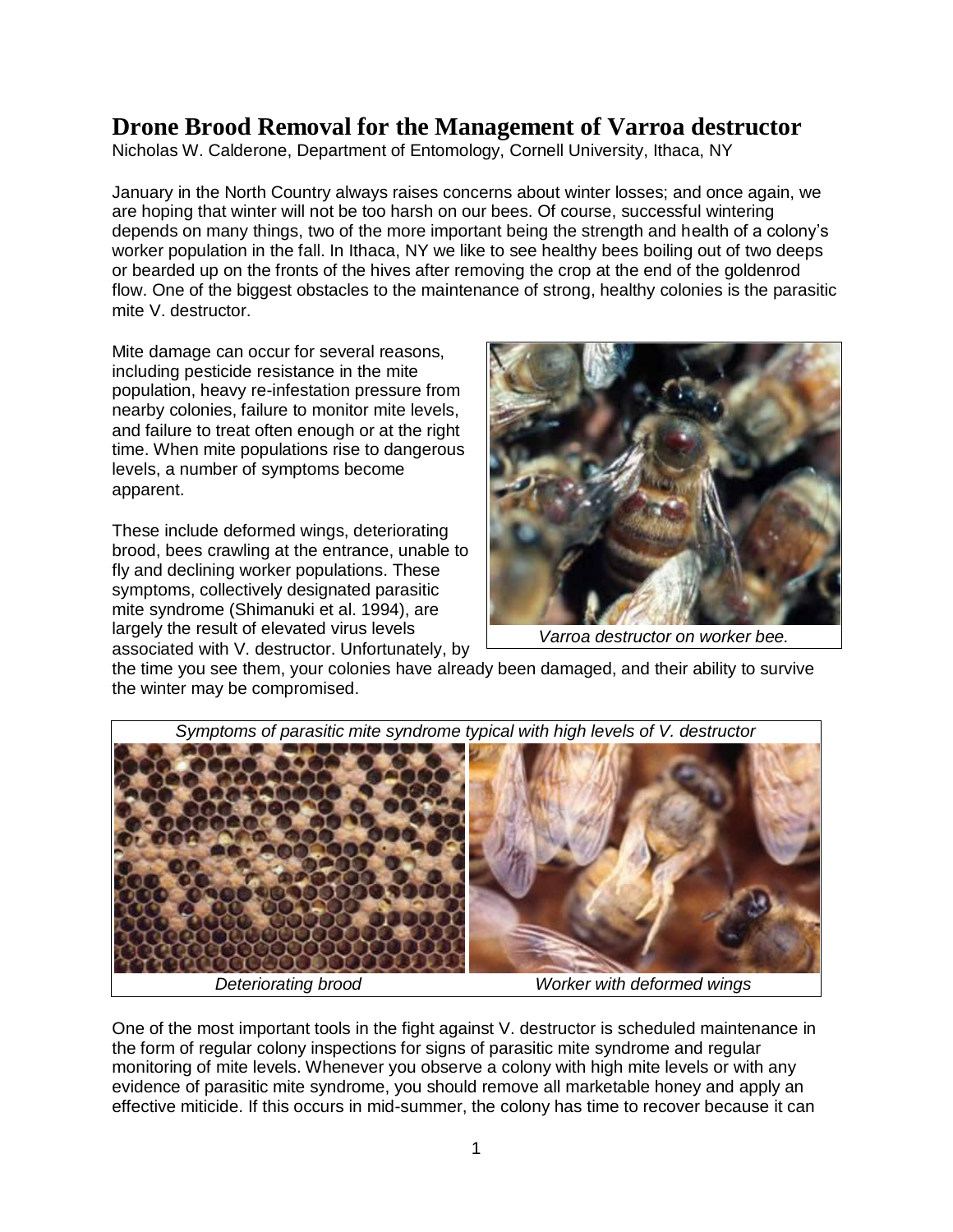still produce several generations of healthy workers in a low-mite environment before going into winter. However, in the north, these symptoms often occur during or just prior to the fall flow, a time when most beekeepers are reluctant to treat, as that means contaminating the fall crop. As a result, affected colonies often die during the fall flow or shortly thereafter, even if an effective miticide is eventually applied. Some colonies with less serious damage may persist through the winter, only to emerge the following spring as grossly sub-standard units.

So, while monitoring can play an important role in limiting mite damage, you should also consider adopting preventative management practices that keeps mite levels low throughout the summer and early fall. That way, you don't have to worry about colonies collapsing in the fall or dying over the winter. Drone brood removal is one method that will dramatically suppress the growth of the mite population during the brood-rearing season and ensure that you have strong, healthy colonies going into winter.

**Biological basis**: Drone brood removal is based on three aspects of the mite's biology. First, mites spend most of their time in capped brood cells. Second, they can be found 5 -12 times as often in cells with drone brood as in those with worker brood. Third, mites using worker brood as a host average 1.3 – 1.4 offspring, while those using drone brood average 2.2 – 2.6 offspring. So, by removing capped drone brood from an infected colony, you remove a disproportionately large number of mites without affecting the worker population, and you remove those mites with the highest fecundity. As a result, you suppress the growth of the mite population during the brood rearing season.

In Europe, where drone brood removal has been used for many years, the practice typically involves the construction of special combs, the destruction of drone brood with the requirement that colonies build replacement drone comb, and short replacement intervals. Other methods combine drone brood removal with labor intensive techniques such as a heat treatment, swarm control measures, or a short broodless period created by temporarily caging the queen. While effective, the extra time required to implement these methods has limited their widespread adoption by beekeepers in the US, although some positive findings have been reported in US bee journals. Recently, I conducted a study to determine if a simple implementation of the drone brood removal method using commonly available equipment would maintain mite populations at low levels until the end of the fall flow and the beginning of a legal treatment window. Here is how I did it.

**Experimental:** Experimental colonies (n = 42) were treated with CheckMite+ in the fall of 2002. The following spring, quantities of bees and brood were equalized, but colonies were not retreated. The brood nest of each colony consisted of 18 full-depth worker combs and 2 full-depth drone combs housed in two, 10 frame hive bodies. Each worker comb had = 2.0 in2 of drone cells. Drone combs were kept 2 or 3 combs in from either side of the upper brood chamber. Standard management practices were used throughout the season, including the addition of honey supers above a queen excluder. Colonies were randomly assigned to one of three apiaries, and within

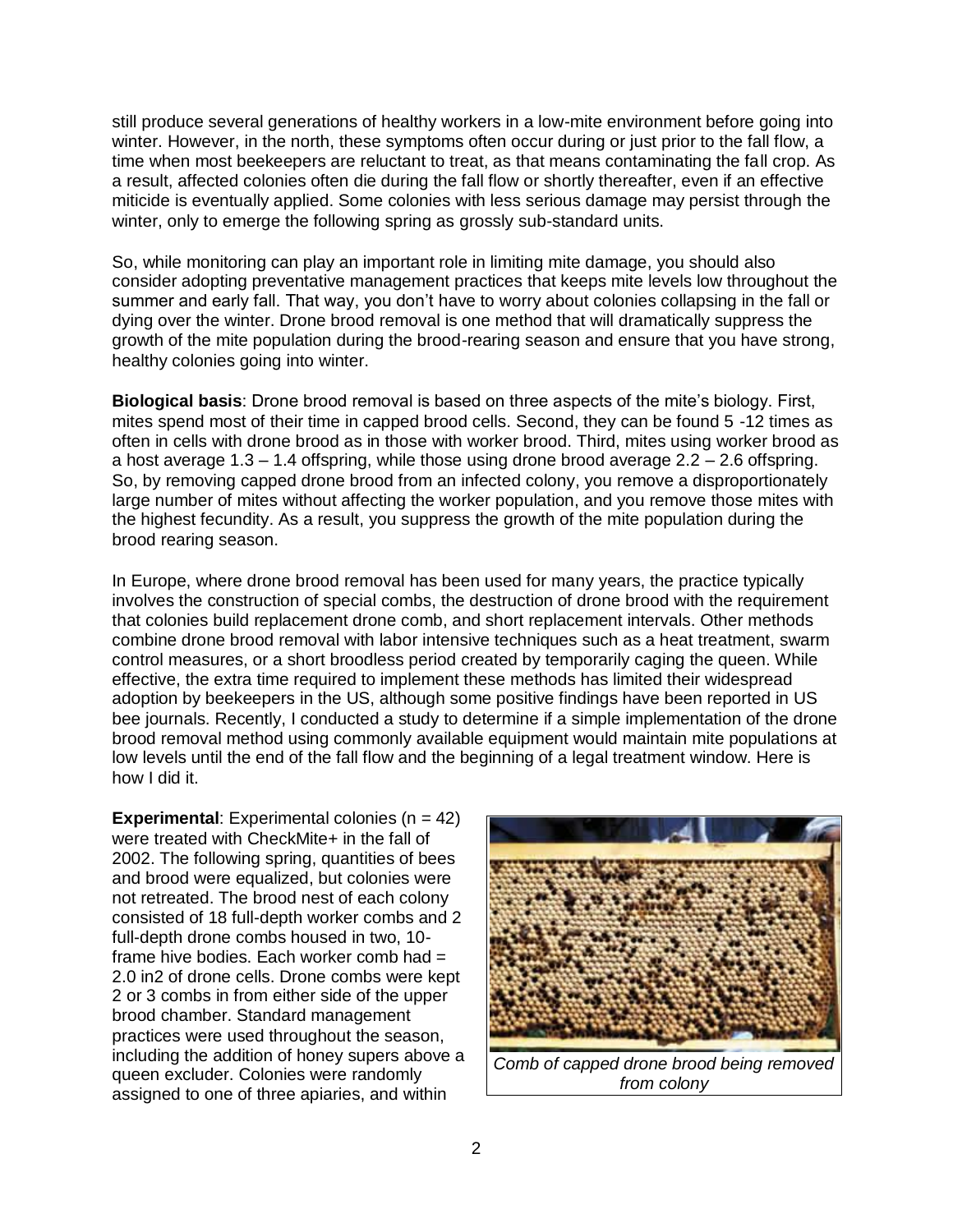each apiary, to one of two groups: control or treatment. In the control groups, drone combs remained in place throughout the season. In the treatment groups, drone combs were removed on 16 June, 16 July, 16 August and 16 September and replaced with empty drone combs (16 June) or with drone combs removed on the previous replacement date. Combs were kept in a freezer when not in a colony.

**Results**: An average of over 7,000 cells of capped drone brood was removed from each treatment colony over the course of the summer. On 7 October, 2003 the average mite-to-bee ratio in the control group was  $0.109 \pm 0.017$  (Ismean  $\pm$  SE), compared to  $0.025 \pm 0.016$  in the treatment group, about a 5-fold difference. However, the differences varied among apiaries. In two of the three apiaries, differences were highly significant (P < 0.0001), being about 5-fold in one and 10-fold in the other. In the third apiary, mite populations were low in both the treatment and control groups. The reason for the low levels in the control colonies in that yard are not known, but presumably reflect environmental effects on population growth rates. (Note: A ratio of 0.10 translates to 1/10 of a mite per bee or 10 mites per 100 bees. A ratio of 0.01 translates to 1/100 of a mite per bee or 1 mite per 100 bees.)



Overall, mite-to-bee ratios in the control colonies ranged from 0.012 to 0.441; but only from 0.000 to 0.070 in the treatment colonies. Strange and Sheppard (2001) reported that colonies with an early October ratio < 0.01 (that's = 2 mites on a 300-bee ether roll) did not require a fall treatment. Their study was done in the northwest, near the WA-ID border, where the duration of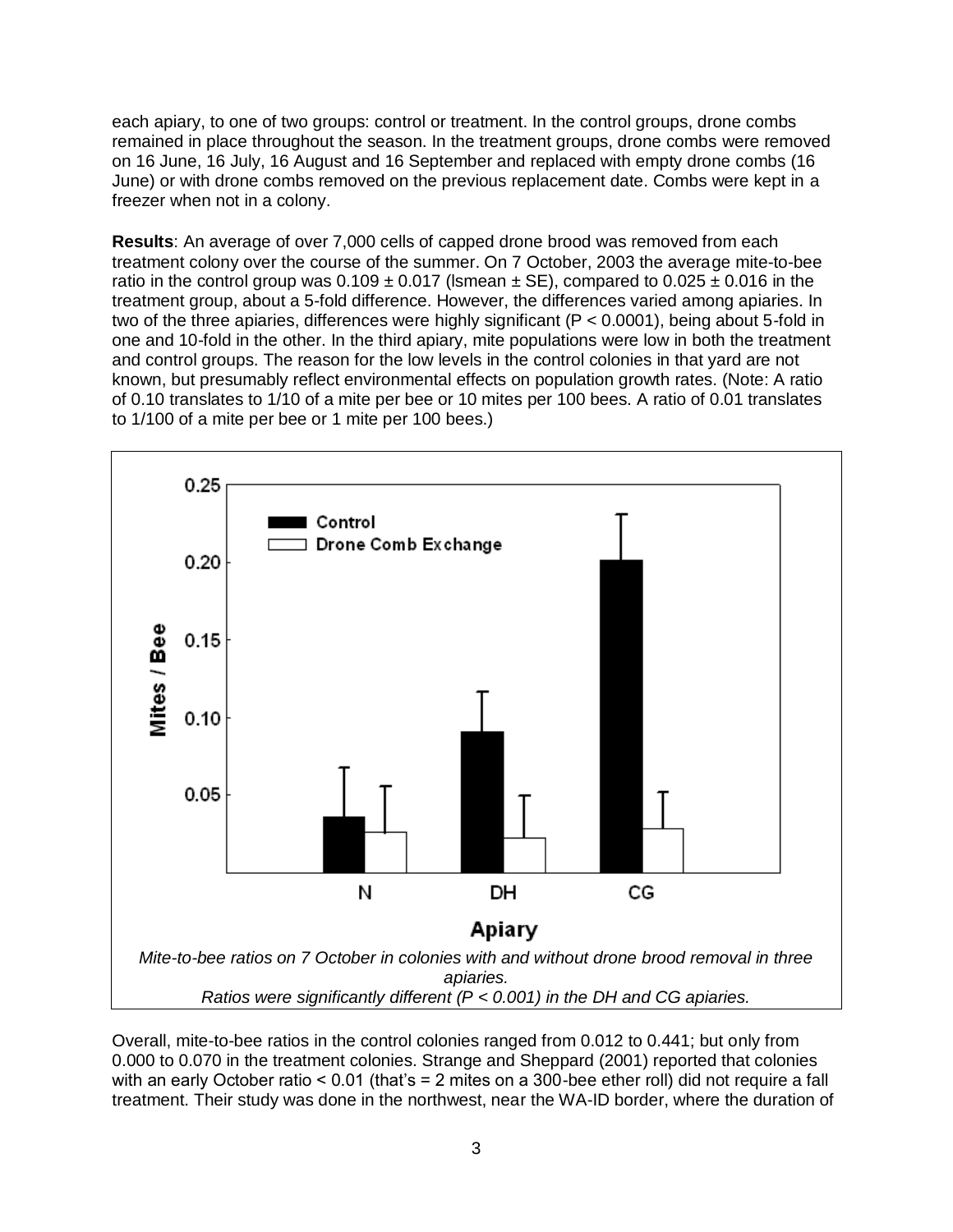the winter and winter temperatures are similar to those in the northeast. In my study, several of the treatment colonies had mite levels below the 0.01 threshold. Mite levels in the other treatment colonies were not high enough to have caused any damage, but they exceeded the 0.01 threshold and required treatment to prevent damage over the winter. The important point is that the mite levels in the treatment colonies (all  $= 0.07$ ) were not yet high enough to have affected colony strength, health or wintering success, even though the colonies had not received a miticide treatment for an entire year.

To assess possible adverse affects of this method on colony health, I also measured fall worker populations and seasonal honey production. Worker populations were statistically indistinguishable in the two groups. Honey production in the treatment group was greater than or equal to that in the control group.

**Implementation**: You will need four drone combs per colony (plus a few extra). You can purchase drone foundation from a bee supply house and wire it into frames. Use four horizontal wires, as drone foundation has no vertical crimped wires. One-piece plastic drone combs are also available. Between 26 and 30 days before anticipated apple blossom, place two drone combs in the upper brood chamber of your hive, one or two combs in from each side. From apple blossom until the end of the goldenrod flow, visit your bees every 26-30 days, remove the drone combs, and replace them with empty drone combs or with drone combs that you removed on the previous replacement date. Keep the combs you remove in a freezer until you are ready for your next exchange, but let them warm up right before returning them to your colonies.

You can shorten the interval between comb exchanges, but do not extend it beyond 30 days or you may have too many drones with mites emerging in your hive. If a drone comb becomes filled with honey, you will need to replace it with an empty drone comb and extract the honey from it before reusing it. In the north, you can exchange combs up to eight times a season using the 26-30 day interval between exchanges. To attain the efficacy I observed in my study, you will need to cull worker combs with more than two square inches of drone cells. Remember! The goal is to get a colony to consolidate its drone production in the removable drone combs.

**Summary**: Drone brood removal will not completely eliminate the need for miticides; however, it will allow you to treat once a year and still maintain strong, healthy colonies that can successfully survive the winter. We are working on fine tuning this method. Specifically, we want to know how many times you need to exchange drone combs during the season to ensure strong, healthy fall colonies going into winter. The four exchanges used here may be more than are needed. Presumably, the fewer times you need to do this, the greater the number of beekeepers that would be willing to do it.

The maximum 30 day interval for exchanging drone combs differs from the 24 day



*Worker comb with excessive drone brood along the bottom. This comb should be removed from the colony and replaced with a better comb.*

development period for drones. There are several reasons for this. First, workers must spend 1- 2 days cleaning out combs after they are returned to the hive before they can be reused.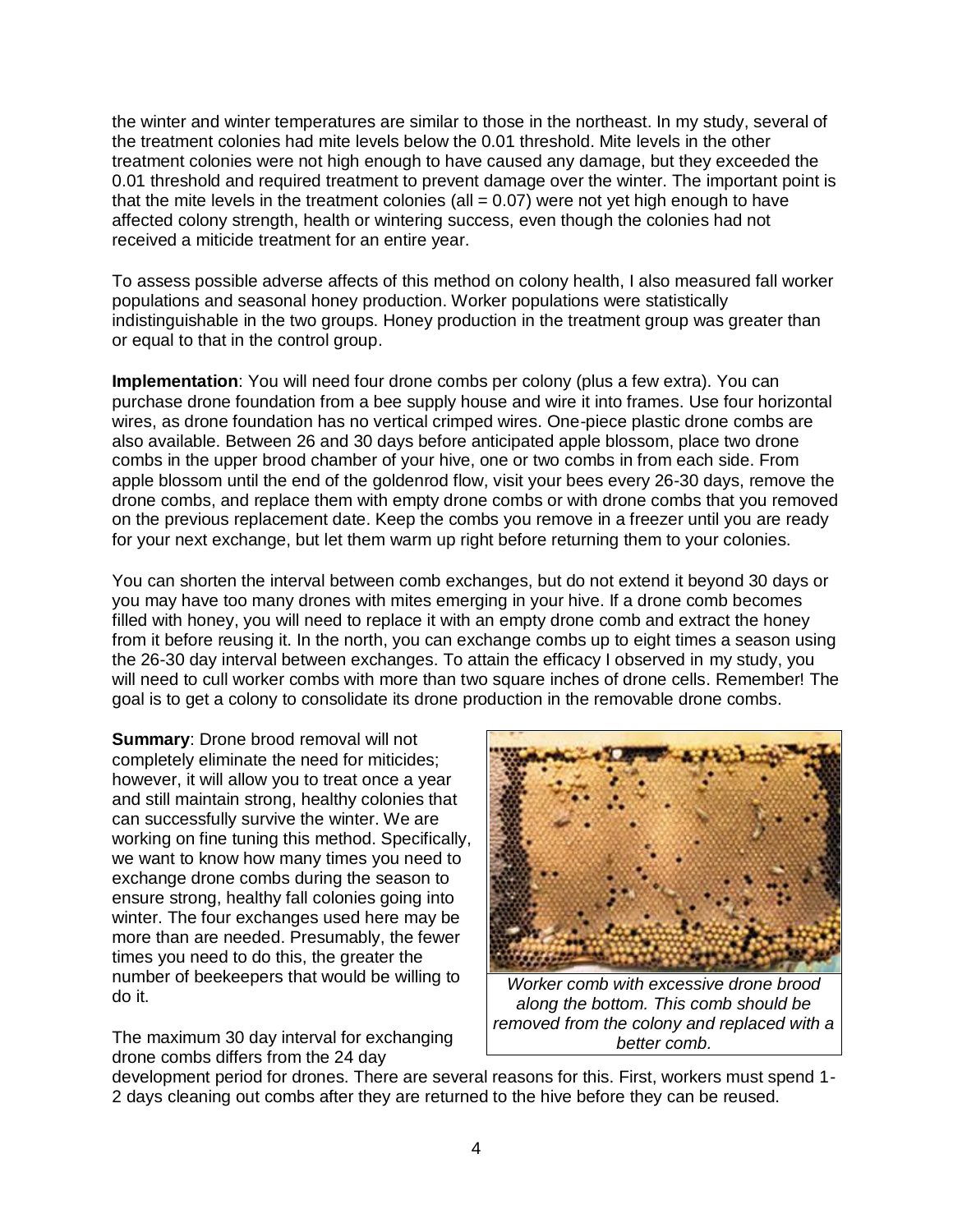Second, the queen takes 2-4 days to fill the drone combs with eggs. So, a few drones may emerge in the hive with a 30 day interval, but not too many.

Keeping the drone combs frozen between exchanges keeps the brood fresh and provides the bees with a tasty protein meal when they are returned. This may allow the colony to recoup much of its investment in the drone brood, thereby helping to keep the colony strong. Do not feed combs of decayed brood to your bees.

Some concern has been voiced over the possibility that this method will select for mites that prefer worker brood. While I have learned to 'never say never', there are several reason why this is unlikely to be a problem. First, efforts to select for mites that prefer worker brood have not been successful. Further, if there were to be a problem, one could stop using the method, and the mite population would likely revert to its 'preferred' state.

Another concern is that this method will reduce the number of drones available for mating. This could be a problem. However, this method does not eliminate all drones from a colony, and if there are feral colonies in the area, there should be more than enough drones for virgins to mate with. However, without further refinements, this method would not be desirable for managing mites in a queen rearing operation.

As with any new management protocol, evaluate this method on a few of your colonies to determine how well it works for you. As you become more comfortable with the method, you can expand it to more of your operation.

## **Acknowledgements**

I thank Peter Borst, Helen Evans, David Ostermann, and Andrea Savage for technical assistance. This research was supported in part by grants from New York State Department of Agriculture and Markets, USDA-SARE (LNE00-130), USDA-CSREES-IFAFS (58-1275-2-025), the California State Beekeepers Association (CSDA), and the Organic Farming Research Foundation (OFRG) to NWC.

## **References**

Calderone, N. W. 2005. Evaluation of Drone Brood Removal for the Management of Varroa destructor (Acari: Varroidae) in Colonies of the Honey Bee Apis mellifera L. (Hymenoptera: Apidae) in the Northeastern USA. J. Econ. Entomol. 98: 645-650.

Brodsgaard, C. J., and H. Hansen. 1994. An example of integrated biotechnical and soft chemical control of varroa in a Danish apiary, (pp. 101-105). In A. Matheson (ed.), New perspectives on varroa. International Bee Research Association, Cardiff, UK.

Calis J. N. M., W. J. Boot, J. Beetsma, J. H. P. M van den Eijende, A. de Ruijter, and J.J.M van der Steen. 1999. Effective biotechnical control of varroa: applying knowledge of brood cell invasion to trap honey bee parasites in drone brood. J. Apic. Res. 38: 49-61.

Charriere, J. D., A. Imdorf, B. Bachofen, and A. Tschan. 2003. The removal of capped drone brood: an effective means of reducing the infestation of varroa in honey bee colonies. Bee Wld. 84: 117-124.